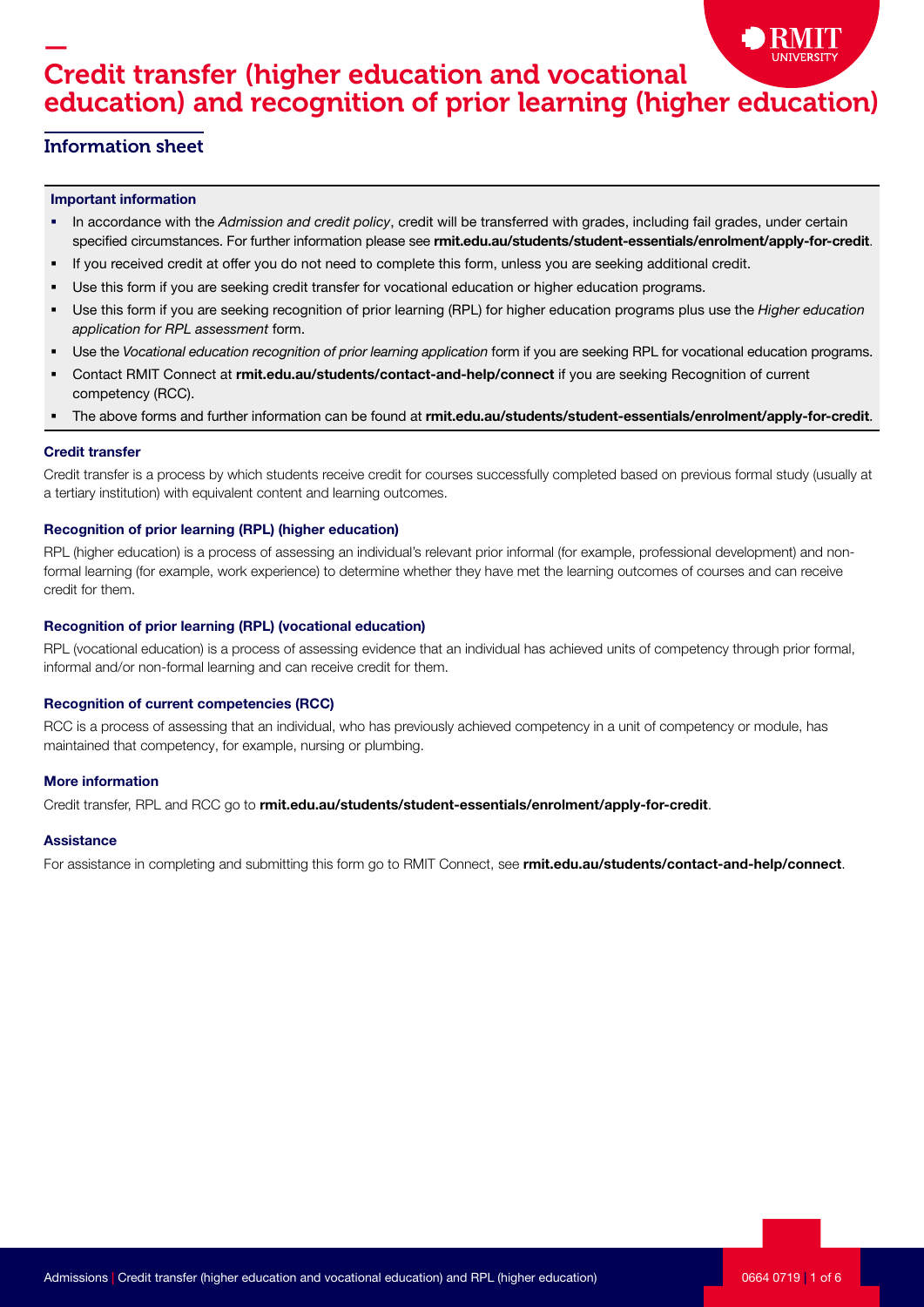# — Credit transfer (higher education and vocational education) and recognition of prior learning (higher education)

### Information sheet

#### When to apply

So that you can enrol in the correct courses, you are required to submit this application form at least one week prior to the first day of semester. If your application is submitted late it may affect your enrolment and if it is submitted after the relevant census date, you will be liable for the course fees and possible academic penalty.

#### **Enrolling**

You should enrol in course/s as per the program structure, which may include those for which you have applied for credit transfer. If your application for credit transfer is successful, RMIT will remove the course/s for which you have received credit prior to the relevant census date.

Please be aware that you must have sufficient enrolments to allow you to continue to access relevant student systems, such as canvas/ timetable etc., and to meet ESOS requirements if you are an international student studying on a student visa.

#### How to apply

Complete this application form and submit along with copies of official transcripts and relevant supporting documentation to RMIT Connect, see rmit.edu.au/students/contact-and-help/connect. You do not need to provide a transcript for studies completed at RMIT.

#### Supporting documentation\*

Documentation must include copies of official transcript of results/vocational education Statement of Attainment/Certificate.

Please note: you may be asked to provide the syllabus and/or additional information.

For higher education RPL applications, please use this form, attach evidence of competency and use the Higher education application for RPL assessment form. Address on the latter form how your learning and/or experience meets the learning outcomes for each of the course/s for which you are seeking higher education RPL.

\* The University reserves the right to request certified copies or original versions of documents.

#### Fees

There is no fee for higher education and vocational education credit transfer, and no fee for higher education RPL.

#### Outcome

Normally you will be notified of the outcome in writing within ten working days of submitting your application, providing all the required documents are included at time of submission.

Outcomes may take longer during peak periods.

#### Visa compliance for onshore international student visa holders

Onshore international student visa holders are required to complete their study within the expected program duration (Education Services for Overseas Students (ESOS) Act 2000) and enrol in 100% load each semester (unless a reduced study load has been approved by your school/college). If you are granted credit transfer for a number of courses it may change your expected program duration and you will need to complete your program in the revised time frame. You need to check your enrolment once credit is granted and ensure your CoE is up to date. Your CoE will be updated automatically by RMIT within 10 working days of credit being processed to your record, and the duration change will be reported to the Commonwealth Government.

A reduction in course duration as a result of the granting of credit may have an effect on the length of your visa. Please contact the Department of Home Affairs at **homeaffairs.gov.au** for more detail.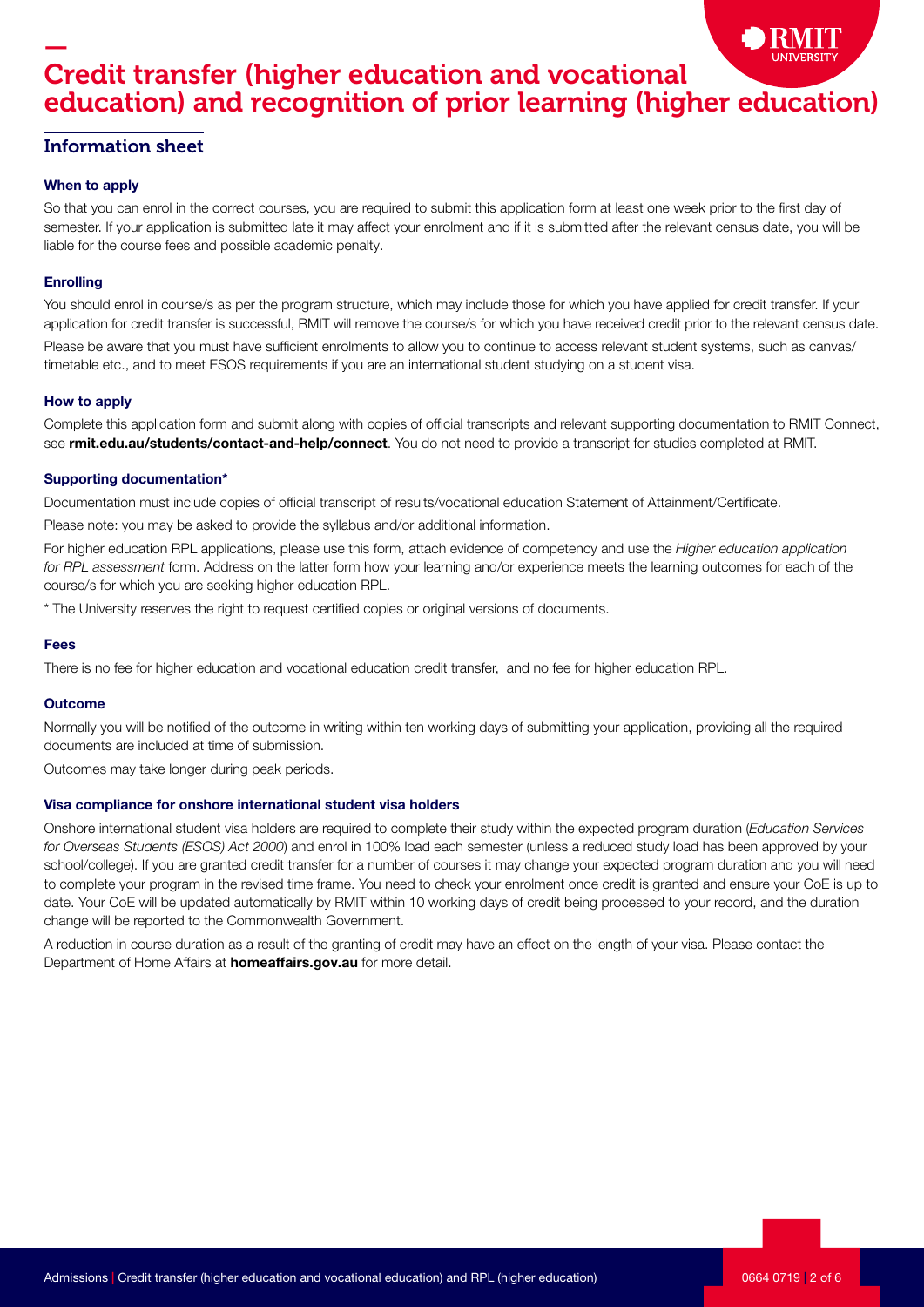# — Credit transfer (higher education and vocational education) and recognition of prior learning (higher education)

## Application form

| <b>Section A - Personal information</b>                               |                                                                                                                                                                                                                                                                                                                                                                                                                                                                                                                                                          |  |  |  |  |  |  |  |  |
|-----------------------------------------------------------------------|----------------------------------------------------------------------------------------------------------------------------------------------------------------------------------------------------------------------------------------------------------------------------------------------------------------------------------------------------------------------------------------------------------------------------------------------------------------------------------------------------------------------------------------------------------|--|--|--|--|--|--|--|--|
|                                                                       |                                                                                                                                                                                                                                                                                                                                                                                                                                                                                                                                                          |  |  |  |  |  |  |  |  |
|                                                                       |                                                                                                                                                                                                                                                                                                                                                                                                                                                                                                                                                          |  |  |  |  |  |  |  |  |
|                                                                       |                                                                                                                                                                                                                                                                                                                                                                                                                                                                                                                                                          |  |  |  |  |  |  |  |  |
|                                                                       |                                                                                                                                                                                                                                                                                                                                                                                                                                                                                                                                                          |  |  |  |  |  |  |  |  |
| Are you an international student? $\Box$ Yes $\Box$ No                |                                                                                                                                                                                                                                                                                                                                                                                                                                                                                                                                                          |  |  |  |  |  |  |  |  |
| processed to your record.                                             | Onshore International student visa holders must check student email regularly for credit outcome and new Confirmation of Enrolment (CoE)<br>(if applicable due to duration change). If applicable, your CoE will be updated automatically by RMIT within 10 working days of credit being                                                                                                                                                                                                                                                                 |  |  |  |  |  |  |  |  |
| <b>Section B - Program information</b>                                |                                                                                                                                                                                                                                                                                                                                                                                                                                                                                                                                                          |  |  |  |  |  |  |  |  |
|                                                                       | Program name experience and the contract of the contract of the contract of the contract of the contract of the contract of the contract of the contract of the contract of the contract of the contract of the contract of th                                                                                                                                                                                                                                                                                                                           |  |  |  |  |  |  |  |  |
|                                                                       |                                                                                                                                                                                                                                                                                                                                                                                                                                                                                                                                                          |  |  |  |  |  |  |  |  |
|                                                                       | $School$ $\Box$ $BUS$ $\Box$ $DSC$<br>$\Box$ SEH                                                                                                                                                                                                                                                                                                                                                                                                                                                                                                         |  |  |  |  |  |  |  |  |
| guides.                                                               | Your program details can be found at www.rmit.edu.au/students/student-essentials/program-and-course-information/handbook-program-                                                                                                                                                                                                                                                                                                                                                                                                                        |  |  |  |  |  |  |  |  |
| transcript for studies completed at RMIT.                             | Please attach a copy of your official transcript of results/vocational education Statement of Attainment/Certificate. You do not need a                                                                                                                                                                                                                                                                                                                                                                                                                  |  |  |  |  |  |  |  |  |
| <b>Student declaration</b>                                            |                                                                                                                                                                                                                                                                                                                                                                                                                                                                                                                                                          |  |  |  |  |  |  |  |  |
|                                                                       | I understand that I should enrol in course/s as per the program structure, which may include those courses for which I have applied for<br>credit transfer. If my application for credit transfer is successful, RMIT will take responsibility for ensuring that my enrolled course/s are<br>removed prior to the relevant class census date. I understand that if my application is submitted late it may affect my enrolment, and if it is<br>submitted after the relevant census date I will be liable for course fees and possible academic penalty. |  |  |  |  |  |  |  |  |
|                                                                       |                                                                                                                                                                                                                                                                                                                                                                                                                                                                                                                                                          |  |  |  |  |  |  |  |  |
|                                                                       |                                                                                                                                                                                                                                                                                                                                                                                                                                                                                                                                                          |  |  |  |  |  |  |  |  |
| School/college checklist - Office use only                            | □ Official transcript/vocational education Statement of Attainment/Certificate attached (not required if prior study at RMIT).                                                                                                                                                                                                                                                                                                                                                                                                                           |  |  |  |  |  |  |  |  |
| $\Box$ Date entered if international student has new completion date. |                                                                                                                                                                                                                                                                                                                                                                                                                                                                                                                                                          |  |  |  |  |  |  |  |  |
|                                                                       | $\Box$ Program manager (vocational education)/Course coordinator (higher education) signed/electronically signed.                                                                                                                                                                                                                                                                                                                                                                                                                                        |  |  |  |  |  |  |  |  |
|                                                                       | $\Box$ Does the student fall into one of the categories where grades, including fail grades, must be transferred? If so, grades entered?                                                                                                                                                                                                                                                                                                                                                                                                                 |  |  |  |  |  |  |  |  |
| program for the same courses previously?                              | $\Box$ Has this credit been checked to confirm that the student has not double dipped, or received credit or graded assessment in the same                                                                                                                                                                                                                                                                                                                                                                                                               |  |  |  |  |  |  |  |  |
| <b>Credit transfer checklist</b>                                      |                                                                                                                                                                                                                                                                                                                                                                                                                                                                                                                                                          |  |  |  |  |  |  |  |  |
| Internal Audit, Compliance, Risk and Regulation (IACRR) unit?         | $\Box$ Has the International student visa holder's details and new completion date (if applicable) been entered on the Google doc for use by                                                                                                                                                                                                                                                                                                                                                                                                             |  |  |  |  |  |  |  |  |

 $\bullet$ 

RMIT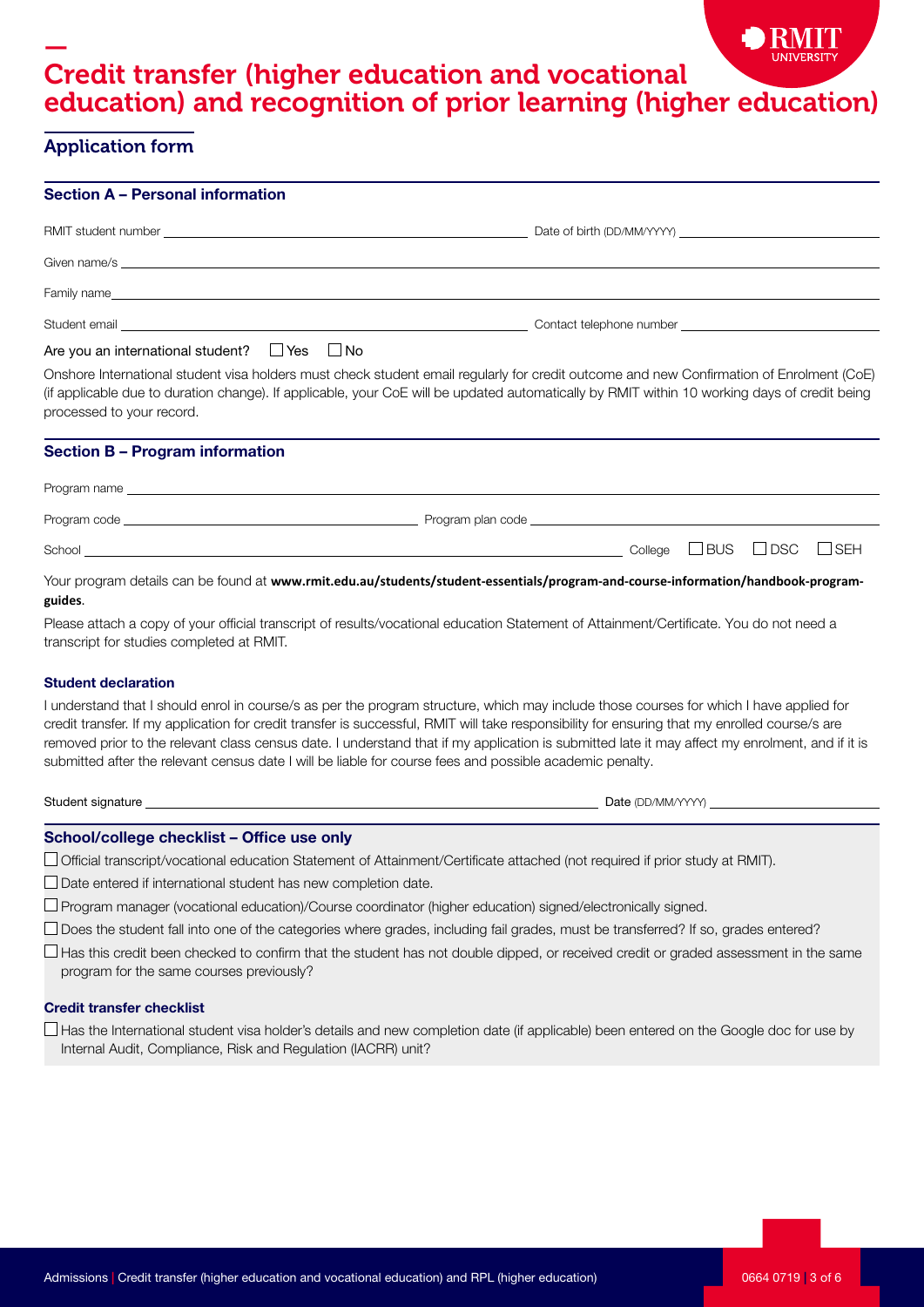## — Credit transfer (higher education and vocational education) and recognition of prior learning (higher education)

### Application form

| Section C - Higher education and vocational education credit transfer<br>Please note: at RMIT "course" = "subject" and "program" = "course". |                                                              |             |             |                              |                                                                                                                                 |                               |                                                                     |          |  |                                                    |  |  |
|----------------------------------------------------------------------------------------------------------------------------------------------|--------------------------------------------------------------|-------------|-------------|------------------------------|---------------------------------------------------------------------------------------------------------------------------------|-------------------------------|---------------------------------------------------------------------|----------|--|----------------------------------------------------|--|--|
| Student to complete                                                                                                                          |                                                              |             |             |                              |                                                                                                                                 |                               |                                                                     |          |  |                                                    |  |  |
| Prior courses successfully completed                                                                                                         |                                                              |             |             | Corresponding RMIT course    |                                                                                                                                 |                               | School/college use only                                             |          |  |                                                    |  |  |
|                                                                                                                                              |                                                              |             | Course name |                              | Course name<br>e.g. Research Strategies - Social Science                                                                        | Credit                        | Credit type                                                         | Approved |  | Precedent ID<br>e.g. PRE000001002                  |  |  |
| Institution                                                                                                                                  | National code<br>(vocational<br>education only)              | Course code |             | Course code<br>e.g. HUSO2079 |                                                                                                                                 | points or<br>contact<br>hours | e.g. EX/BX/MX<br>OR grades where<br>Yes<br>No<br>applicable e.g. HD |          |  |                                                    |  |  |
|                                                                                                                                              |                                                              |             |             |                              |                                                                                                                                 |                               |                                                                     |          |  |                                                    |  |  |
|                                                                                                                                              |                                                              |             |             |                              |                                                                                                                                 |                               |                                                                     |          |  |                                                    |  |  |
|                                                                                                                                              |                                                              |             |             |                              |                                                                                                                                 |                               |                                                                     |          |  |                                                    |  |  |
|                                                                                                                                              |                                                              |             |             |                              |                                                                                                                                 |                               |                                                                     |          |  |                                                    |  |  |
|                                                                                                                                              |                                                              |             |             |                              |                                                                                                                                 |                               |                                                                     |          |  |                                                    |  |  |
|                                                                                                                                              |                                                              |             |             |                              |                                                                                                                                 |                               |                                                                     |          |  |                                                    |  |  |
|                                                                                                                                              |                                                              |             |             |                              |                                                                                                                                 |                               |                                                                     |          |  |                                                    |  |  |
|                                                                                                                                              | Will this credit graduate the student? $\Box$ Yes $\Box$ No  |             |             |                              | Total:                                                                                                                          |                               |                                                                     |          |  | Tick if additional lines completed (page 5) $\Box$ |  |  |
|                                                                                                                                              | Section D - School/college to complete                       |             |             |                              |                                                                                                                                 |                               |                                                                     |          |  |                                                    |  |  |
|                                                                                                                                              | International student visa holders only                      |             |             |                              | Will the student's program duration change? $\Box$ Yes $\Box$ No If yes, please provide new completion date (DD/MM/YYYY) $\_\_$ |                               |                                                                     |          |  |                                                    |  |  |
|                                                                                                                                              | Program manager/Program coordinator/Course coordinator       |             |             |                              |                                                                                                                                 |                               |                                                                     |          |  |                                                    |  |  |
|                                                                                                                                              |                                                              |             |             |                              |                                                                                                                                 |                               |                                                                     |          |  |                                                    |  |  |
|                                                                                                                                              |                                                              |             |             |                              | $\blacksquare$ Position title $\blacksquare$ BUS $\square$ DSC $\square$ SEH Date (DD/MM/YYY) $\blacksquare$                    |                               |                                                                     |          |  |                                                    |  |  |
|                                                                                                                                              | * Not required if precedent ID is provided for every course. |             |             |                              |                                                                                                                                 |                               |                                                                     |          |  |                                                    |  |  |

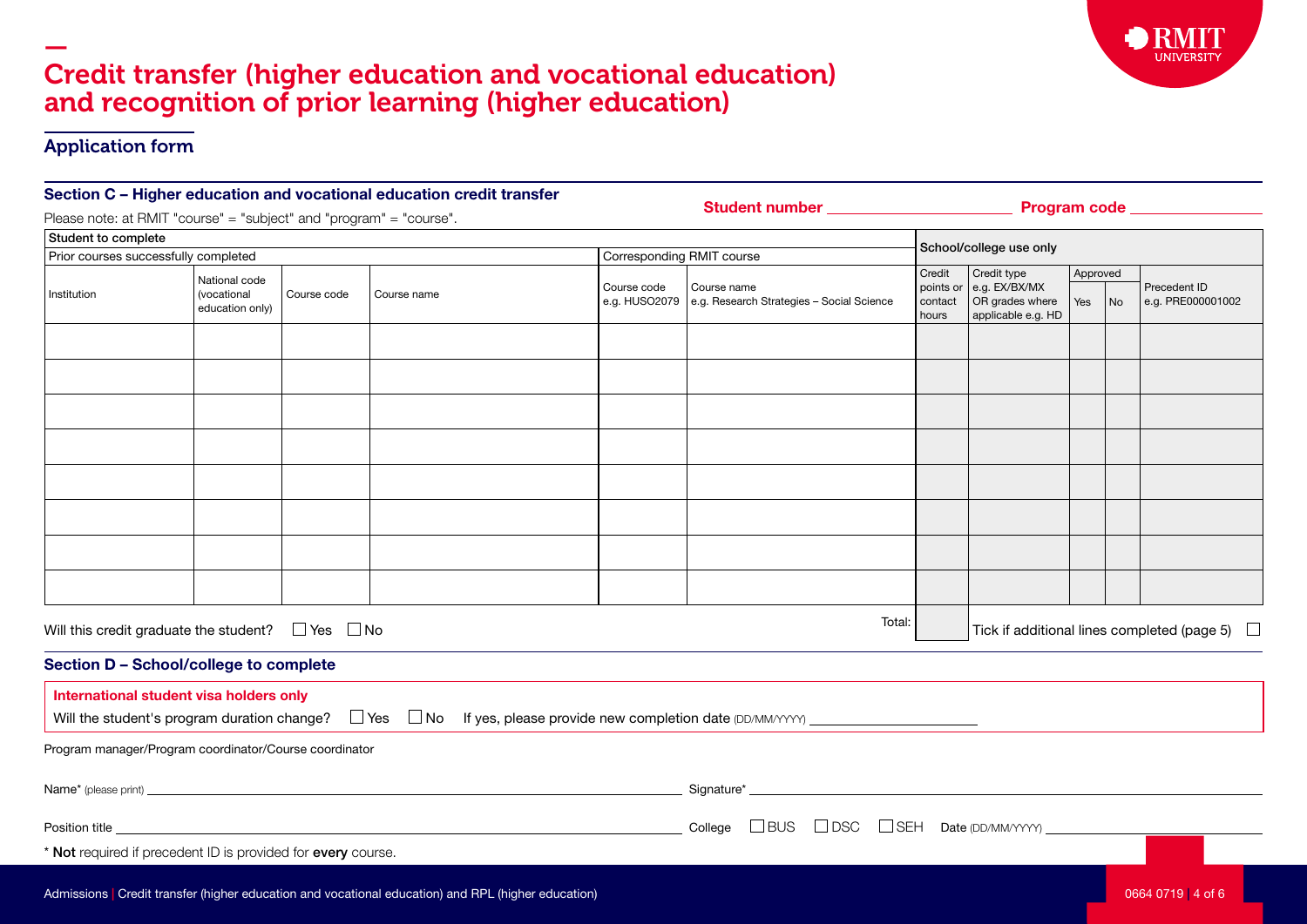## — Credit transfer (higher education and vocational education) and recognition of prior learning (higher education)

### Application form

| Section C – Higher education and vocational education credit transfer continued |                                                 |             |             |                           | Student number _____________________ | Program code ________________ |                                                          |                            |                                                                                 |                 |    |                                   |
|---------------------------------------------------------------------------------|-------------------------------------------------|-------------|-------------|---------------------------|--------------------------------------|-------------------------------|----------------------------------------------------------|----------------------------|---------------------------------------------------------------------------------|-----------------|----|-----------------------------------|
| Please note: at RMIT "course" = "subject" and "program" = "course".             |                                                 |             |             |                           |                                      |                               |                                                          |                            |                                                                                 |                 |    |                                   |
| Student to complete                                                             |                                                 |             |             |                           |                                      |                               |                                                          |                            |                                                                                 |                 |    |                                   |
| Prior courses successfully completed                                            |                                                 |             |             | Corresponding RMIT course |                                      |                               | School/college use only                                  |                            |                                                                                 |                 |    |                                   |
| Institution                                                                     | National code<br>(vocational<br>education only) | Course code | Course name |                           |                                      | Course code<br>e.g. HUSO2079  | Course name<br>e.g. Research Strategies - Social Science | Credit<br>contact<br>hours | Credit type<br>points or e.g. EX/BX/MX<br>OR grades where<br>applicable e.g. HD | Approved<br>Yes | No | Precedent ID<br>e.g. PRE000001002 |
|                                                                                 |                                                 |             |             |                           |                                      |                               |                                                          |                            |                                                                                 |                 |    |                                   |
|                                                                                 |                                                 |             |             |                           |                                      |                               |                                                          |                            |                                                                                 |                 |    |                                   |
|                                                                                 |                                                 |             |             |                           |                                      |                               |                                                          |                            |                                                                                 |                 |    |                                   |
|                                                                                 |                                                 |             |             |                           |                                      |                               |                                                          |                            |                                                                                 |                 |    |                                   |
|                                                                                 |                                                 |             |             |                           |                                      |                               |                                                          |                            |                                                                                 |                 |    |                                   |
|                                                                                 |                                                 |             |             |                           |                                      |                               |                                                          |                            |                                                                                 |                 |    |                                   |
|                                                                                 |                                                 |             |             |                           |                                      |                               |                                                          |                            |                                                                                 |                 |    |                                   |
|                                                                                 |                                                 |             |             |                           |                                      |                               |                                                          |                            |                                                                                 |                 |    |                                   |
|                                                                                 |                                                 |             |             |                           |                                      |                               |                                                          |                            |                                                                                 |                 |    |                                   |
|                                                                                 |                                                 |             |             |                           |                                      |                               |                                                          |                            |                                                                                 |                 |    |                                   |
|                                                                                 |                                                 |             |             |                           |                                      |                               |                                                          |                            |                                                                                 |                 |    |                                   |
|                                                                                 |                                                 |             |             |                           |                                      |                               |                                                          |                            |                                                                                 |                 |    |                                   |
|                                                                                 |                                                 |             |             |                           |                                      |                               |                                                          |                            |                                                                                 |                 |    |                                   |

Total:

**UNIVERSITY**